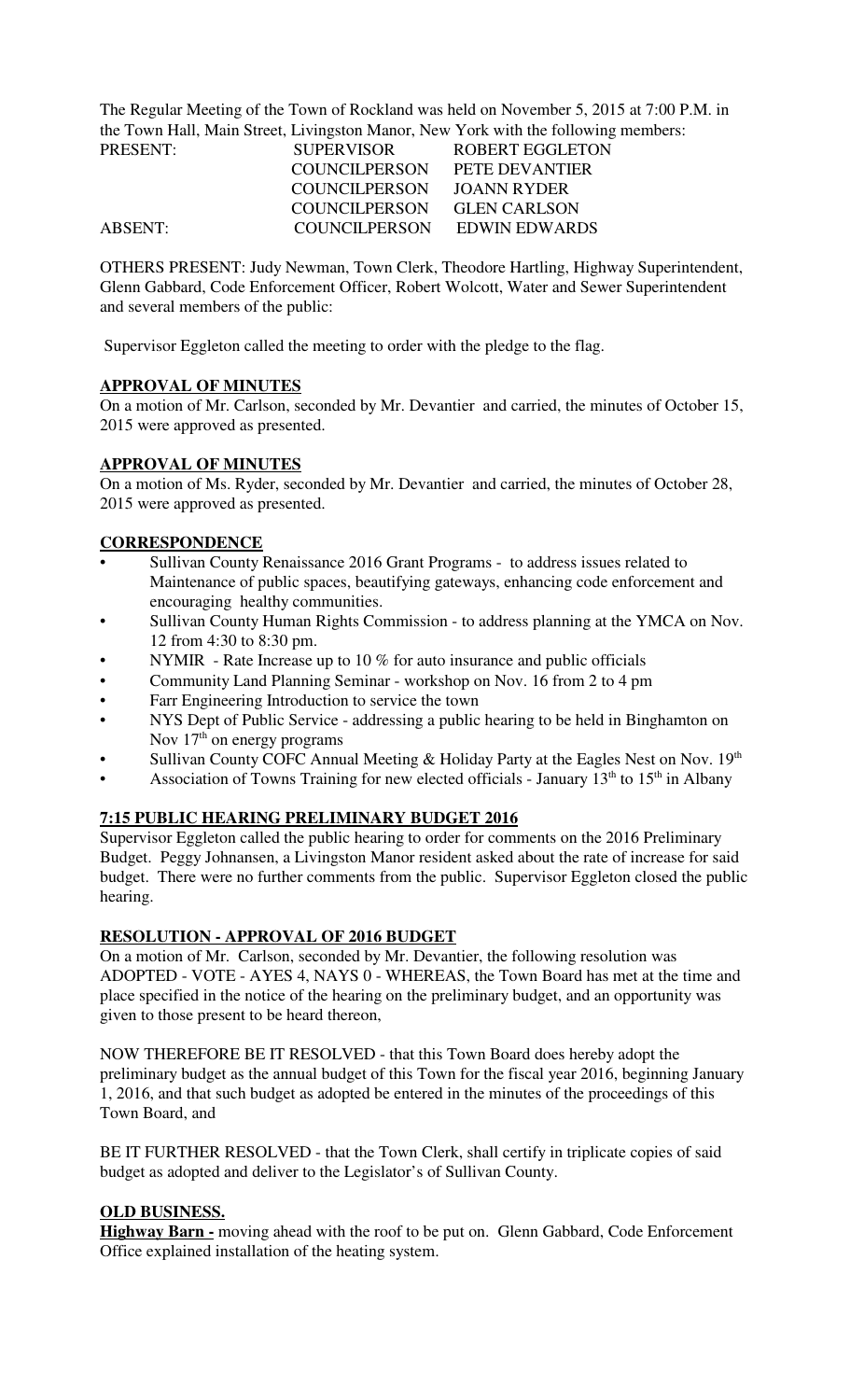# *REGULAR MEETING, TOWN OF ROCKLAND, NOVEMBER 5, 2015*

### **RESOLUTION - APPROVE ADDITIONAL COST TO HEATING SYSTEM**

On a motion of Mr. Carlson, seconded by Ms. Ryder, the following resolution was ADOPTED - VOTE - AYES 4, NAYS 0 - RESOLVED - to move forward additional cost of approximately \$10,000 for perimeter heating units for the new highway barn.

**Cattail Brook Grant** extension agreement for 220 days was filed today. The project will be rebid in March 2016 and proceed with the construction phase in May 2016.

**Flood Damage Reduction Project - Little Bearverkill** - Supervisor Eggleton advised that they are close to a final design and will be presenting a final draft this month. He also advised that permanent easements on some properties will be needed.

**Humane Society Contract for 2016 -** A motion was made by Mr. Carlson, seconded by Mr. Devantier, to approve Humane Society Contract for 2016. 4 AYES - Carried

### **NEW BUSINESS**

Supervisor Eggleton was contacted by Chris Tcimpidis, Bevan Forestry requesting to use town property to skid and haul logs off one of is clients property owned by Ruether. After discussion by the Board, the consensus was not to entertain Mr. Tcimpidis request, as it would be too close to the Roscoe-Rockland Water infrastructure.

## **RESOLUTION - BUDGET MODIFICATIONS**

WHEREAS, the2015 budget requires modifications, now therefore be it RESOLVED that the following General Fund entries be authorized:

EXPENDITURES: TO:

9950.9 \$200,000.00 Capital Projects Cash \$200,000.00 (Highway Construction)

The motion to accept this resolution was made by Mr. Carlson, seconded by Mr. Devantier and unanimously carried.

### **RESOLUTION - RE-APPOINT BOB LEE BOAR**

On a motion of Mr. Devantier, seconded by Mr. Carlson, and carried, to re-appoint Robert Lee to the Board of Assessment Review.

### **RESOLUTION - REASSESSMENT ROSCOE SEWER DISTRICTS**

On a motion of Ms. Ryder, seconded by Mr. Carlson, the following resolution was ADOPTED - VOTE - AYES 4, NAYS 0

WHEREAS, the Clerk of Sewer Rents for the *Roscoe Sewer District* has presented the list of unpaid water rents in the amount of \$27,100.33 for collection upon the 2016 Town of Rockland Tax Roll.

 Be it further RESOLVED, that the Town Clerk of the Town of Rockland be and she is hereby authorized to submit for action by the Sullivan County Legislators said unpaid water rents and penalties to be levied upon the 2016 Town of Rockland Tax Roll.

 Be it further RESOLVED, that the attached list of unpaid charges in the foregoing amounts be and constitute a part of this resolution. Adopted by unanimous vote.

### **RESOLUTION - REASSESSMENT OF ROSCOE ROCKLAND WATER DISTRICTS**

On a motion of Mr. Carlson, seconded by Mr. Devantier, the following resolution was ADOPTED - VOTE - AYES 4, NAYS 0 -

WHEREAS, the Clerk of Water Rents for the *Roscoe-Rockland Water District* has presented the list of unpaid water rents in the amount of \$39,203.51 for collection upon the 2016 Town of Rockland Tax Roll.

 Be it further RESOLVED, that the Town Clerk of the Town of Rockland be and she is hereby authorized to submit for action by the Sullivan County Legislators said unpaid water rents and penalties to be levied upon the 2016 Town of Rockland Tax Roll.

 Be it further RESOLVED, that the attached list of unpaid charges in the foregoing amounts be and constitute a part of this resolution. Adopted by unanimous vote.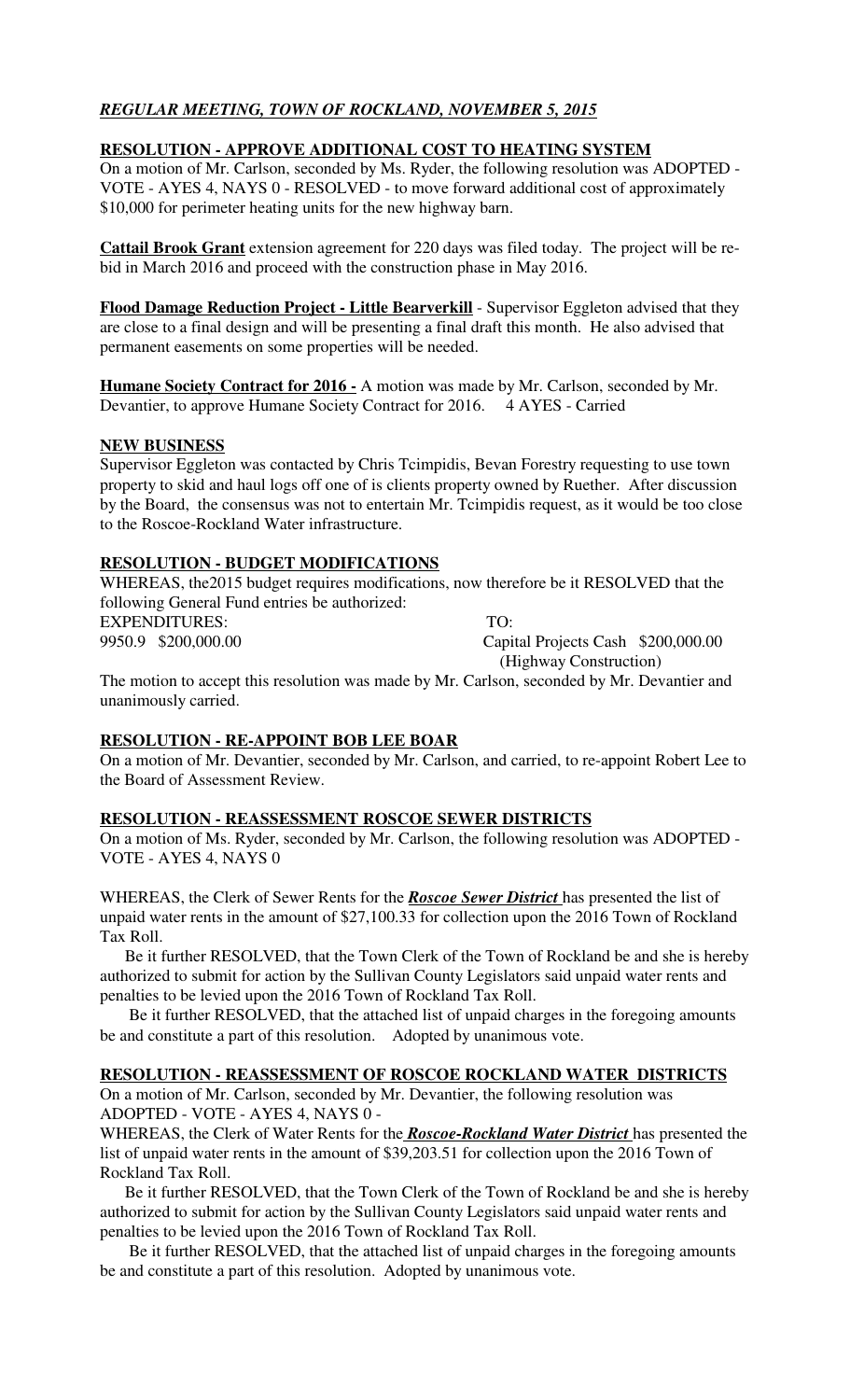## *REGULAR MEETING, TOWN OF ROCKLAND, NOVEMBER 5, 2015*

#### **RESOLUTION - REASSESSMENT LIV. MANOR SEWER DISTRICTS**

On a motion of Mr. Devantier, seconded by Mr. Carlson, the following resolution was ADOPTED - VOTE - AYES 4, NAYS 0

WHEREAS, the Clerk of Sewer Rents for *Livingston Manor Sewer District* has presented the list of unpaid water rents in the amount of \$43,144.94 for collection upon the 2016 Town of Rockland Tax Roll.

 Be it further RESOLVED, that the Town Clerk of the Town of Rockland be and she is hereby authorized to submit for action by the Sullivan County Legislators said unpaid water rents and penalties to be levied upon the 2016 Town of Rockland Tax Roll.

 Be it further RESOLVED, that the attached list of unpaid charges in the foregoing amounts be and constitute a part of this resolution. Adopted by unanimous vote.

#### **RESOLUTION - REASSESSMENT OF LIV. MANOR WATER DISTRICTS**

On a motion of Ms. Ryder, seconded by Mr. Devantier, the following resolution was ADOPTED - VOTE - AYES 4, NAYS 0

WHEREAS, the Clerk of Water Rents for the *Livingston Manor Water District* has presented the list of unpaid water rents in the amount of \$40,641.23 for collection upon the 2016 Town of Rockland Tax Roll.

 Be it further RESOLVED, that the Town Clerk of the Town of Rockland be and she is hereby authorized to submit for action by the Sullivan County Legislators said unpaid water rents and penalties to be levied upon the 2016 Town of Rockland Tax Roll.

 Be it further RESOLVED, that the attached list of unpaid charges in the foregoing amounts be and constitute a part of this resolution. Adopted by unanimous vote.

At a regular meeting of the Town Board of the Town of Rockland, Sullivan County, New York, held at the Town Hall, 95 Main Street, Livingston Manor, New York, in said Town, on the 5<sup>th</sup> day of November, 2015 at 7:00 p.m. prevailing time.

The meeting was called to order by Supervisor Eggleton and upon roll being called, the following were:

| PRESENT: Supervisor           | Robert Eggleton |
|-------------------------------|-----------------|
| Councilperson Carlson         |                 |
| Councilperson Devantier       |                 |
| Councilperson                 | Ryder           |
| ABSENT: Councilperson Edwards |                 |

The following resolution was introduced by Councilperson Carlson, who moved its adoption, and seconded by Councilperson Devantier to wit:

**BE IT RESOLVED**, that introductory Local Law No. 3 of the Year 2015 entitled "A local law imposing a limited land use moratorium in the Town of Rockland, Sullivan County, New York" is hereby introduced before the Town Board of the Town of Rockland, Sullivan County, State of New York; and

**BE IT FURTHER RESOLVED,** that copies of the aforesaid local law be laid upon the desk of each member of the Town Board; and

**BE IT FURTHER RESOLVED,** that the Town Board hold a public hearing on said local law at the Town Hall, 95 Main Street, Livingston Manor, New York, at 7:15 p.m., prevailing time, on November 19, 2015; and

**BE IT FURTHER RESOLVED,** that the Town Board hereby determines the said local law to be a Type II action pursuant to the regulations promulgated under the State Environmental Quality Review Act for which no environmental review is required; and

**BE IT FURTHER RESOLVED,** that the Town Clerk publish or cause to be published a public notice in the Sullivan County Democrat, of said public hearing at least five (5) days prior thereto.

The question of the adoption of the foregoing resolution was duly put to a vote on roll call, resulting as follows:

| Supervisor Robert Eggleton  | voting | <b>AYE</b>    |
|-----------------------------|--------|---------------|
| Councilperson Glen Carlson  | voting | <b>AYE</b>    |
| Councilperson Edwin Edwards | voting | <b>ABSENT</b> |